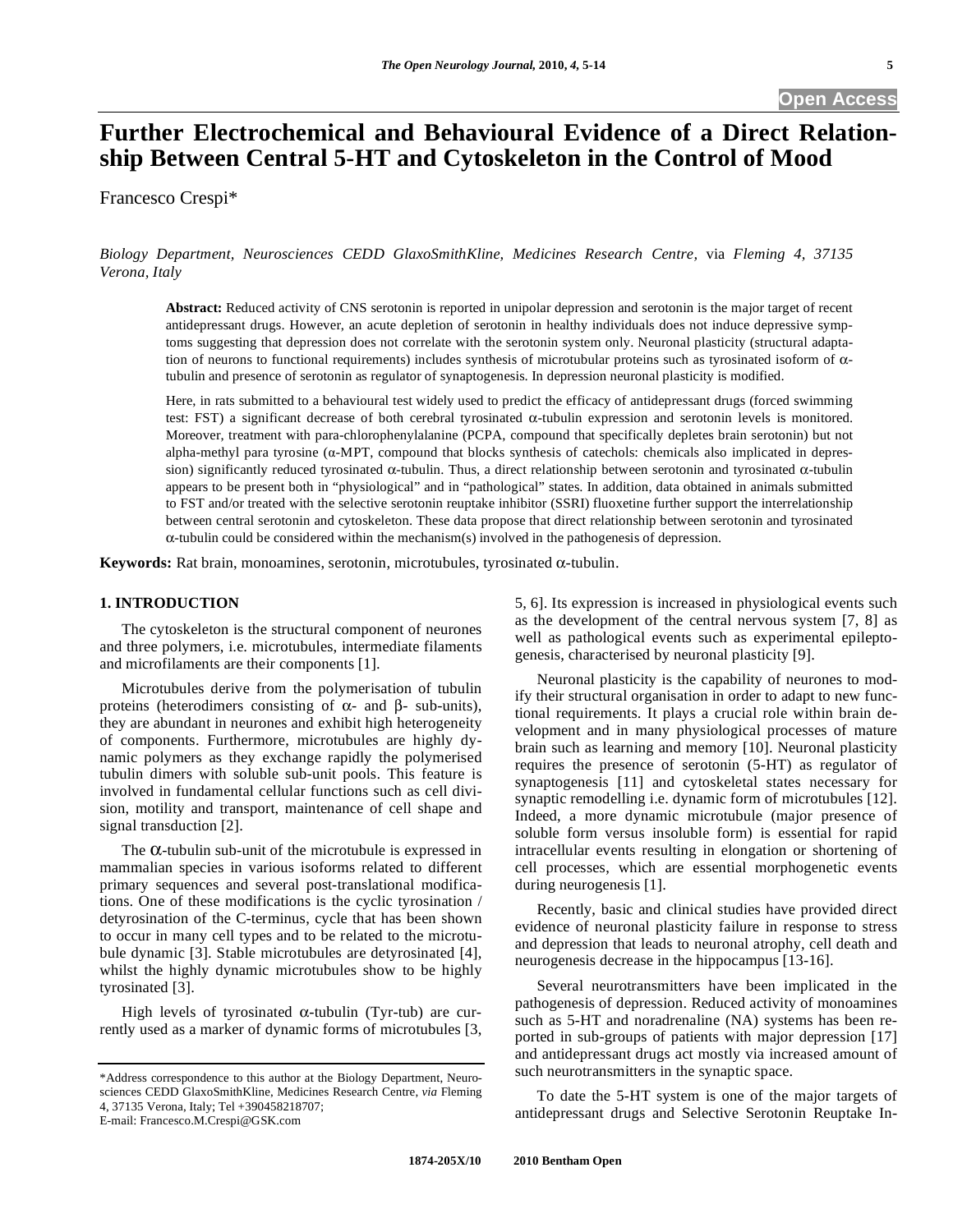hibitors (SSRIs) are highly effective, producing milder side effects than tricyclic antidepressant drugs [17- 21].

 However, depletion of 5-HT or NA in healthy subjects does not induce clinically significant depressive symptomatology. Thus, abnormalities in other neurobiological systems may play a role in depressive symptomatology [17]. For instance, various studies have proposed that the increased central 5-HT levels following a long-term antidepressant treatment activate several post-receptor signalling pathway and in particular that of Protein Kinase A (PKA) in microtubules, resulting in the inhibition of microtubule assembly [12, 22- 24].

 The consequent major dynamic instability of the microtubules may favour the cytoskeletal changes necessary for long-term (plastic) modifications in neurotransmission [25]. Taken together with the neuronal plasticity failure observed in stress and depression, these findings support the cytoskeleton as one of the systems involved in depression.

 In the present study, that follows preliminary work presented to the 15th *ECNP* Congress [26], experiments have been performed in order to monitor a putative interrelationship between cytoskeleton and cerebral monoamines. In particular, the influence of pharmacological depletion of catechols or serotonin (5-HT) upon Tyr-tub levels has been analysed. Naive rats were treated either with  $\alpha$ -methyl-paratyrosine ( $\alpha$ MPT) that blocks synthesis of catechols [27, 28] or with para-chlorophenylalanine (PCPA) a tryptophan hydroxylase inhibitor that conspicuously decreases central 5- HT content without altering 5-HT terminal density [29, 30].

 Finally the FST: an animal model widely used to predict the efficacy of antidepressant drugs as it is stated by the first author proposing such behavioural model [31] and then adopted by the researchers of the field, was applied either alone or in presence of treatment with fluoxetine. Therefore this model considered as "predictor" of the efficacy of antidepressant drugs such as the SSRIs was used in order to analyse the two systems studied i.e. 5-HT and cytoskeleton, within either a condition that could mimic a "depressive state" and following treatment with an "antidepressant drug".

# **2. METHODS**

# **2.1. Animals**

 Adult male Sprague Dawley rats (250-300g) were used. All housing and experimental procedures were carried out in accordance with the Italian law (Legislative Decree no.116, 27 January 1992), which acknowledges the European Directive 86/609/EEC, and were fully compliant with GlaxoSmithKline policy on the care and use of laboratory animal and codes of practice. Furthermore, all efforts were made to minimize the number of animals used and their suffering.

# **2.2. Treatments**

 Adult male Sprague Dawley rats (250-300g) were treated with:

- 1) PCPA (500mg/kg i.p. n=4) or
- 2) with  $\alpha$ MPT (250mg/kg i.p. n=4) or
- 3) vehicle (NaCl 0.9% 2ml/kg i.p., n=4, control group).

 24 hours later rats were anesthetised with chloral hydrate (400mg/kg i.p.), then were sacrificed, the brains were removed and homogenised in lysis buffer.

 Subsequently, concomitant electrochemical analysis of both DA and 5-HT levels (using differential pulse voltammetry, see below) and Tyr-tub expression (western blot) were performed in each brain homogenate.

4) In other animals, acute treatment with fluoxetine (SSRI 20mg/kg i.p., n=4) or vehicle (NaCl 0.9% 2ml/kg i.p., n=4, control group) was performed. Two hours later rats were anesthetised with chloral hydrate (400mg/kg i.p.), then were sacrificed, the brains were removed and homogenised in lysis buffer.

Subsequent analysis of both 5-HT levels (voltammetry, see below) and Tyr-tub expression (western blot) were performed.

# **2.3. Western Blot Procedure**

 Tyr-Tub expression was evaluated in brain homogenate by densitometric quantification of related band previously obtained *via* western blot.

 In particular, brains were homogenised in lysis buffer [5mM Tris-HCl, 2mM EGTA, 0.1mM phenylmethylsulfonyl fluoride (PMSF), 0.1mM pepstatin A, 1 mM leupeptin, 1mM aprotinin, pH 8.0]. Protein concentrations were determined *via* colorimetric assay (Bradford protein assay; Bio-Rad Hercules, CA, USA), setting the spectrophotometer to 595 nm. Samples (10μg of total proteins) were diluted in sample buffer [62.5mM Tris-HCl pH 6.8, 20% glycerol, 2% sodium dodecyl sulfate (SDS),  $5\%$   $\beta$ -mercaptoethanol, 0.5% bromophenol blue (BPB)]. Protein samples were heated for 3 min at 99°C and proteins were separated on SDS - 12% polyacrylamide gel electrophoresis, at 40 mA for 1hr and then transferred onto nitrocellulose membranes using a dry transfer unit at 50mA overnight. A molecular size marker (200- 6.5kD range; Bio-Rad) and pure tubulin (ICN Costa Mesa, CA, USA) were used in order to exactly locate tubulin (55kD) on the basis of its position on the gel. The membranes were blocked for 2 hours with 5% skimmed powder milk in Tris-buffered saline (TBS) and incubated 1hr at 4°C with monoclonal antibodies clone TUB-1A2 (Sigma) specific to Tyr-Tub at 1:1000 dilution in 0.1% skimmed powder milk in TBS. The membranes were then incubated with a 1:5000 IgG anti-mouse alkaline phosphatase antibody (Promega Madison, WI, USA) for 30 min and the reaction developed using a stabilized substrate for alkaline phosphatase (Western Blue; Promega). The immunoreactivity of the Tyr-Tub bands obtained was quantified by densitometry (Molecular Analyst Software; Bio-Rad).

# **2.4. Voltammetry and Carbon Fibre Micro Electrodes (Micro-Biosensors)**

 Within the different voltammetric methodologies available, Differential Pulse Voltammetry (DPV, that is a linear voltammetric technique with superimposed constant pulses  $(\triangle V: 50mV; t: 50ms)$  has been selected since this technique exhibits both a high selectivity and sensitivity (for a review see Stamford *et al*. [32]). DPV was applied by means of the polarograph  $\mu$ AUTOLAB (EcoChemie, The Netherlands)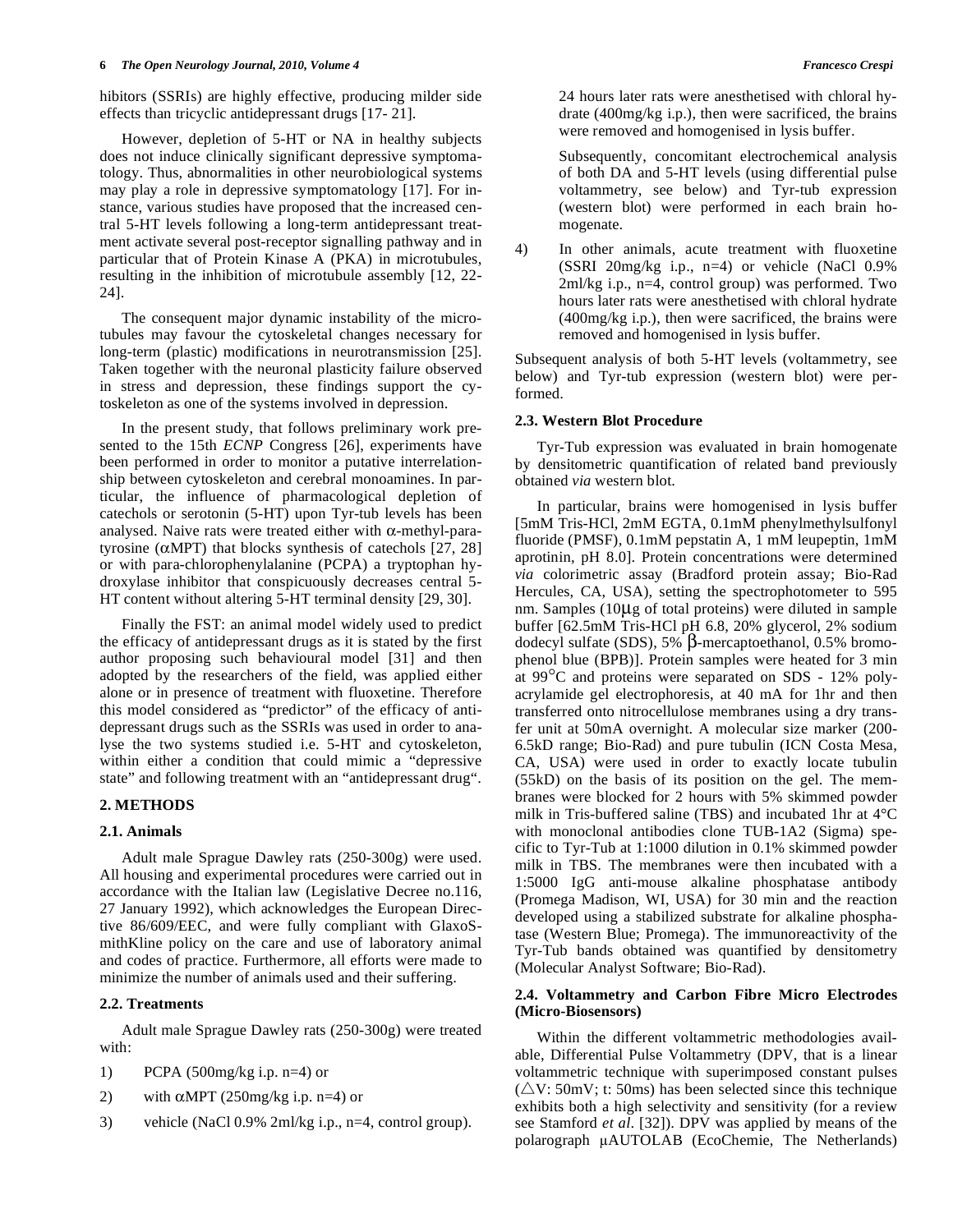linked to IBM computer with voltammetric analysis program (General Purpose Electrochemical System Software package (GPES). The three-electrode potentiostat system needed to apply voltammetry was prepared as described previously [32, 33]. Briefly, the reference electrode was silver/silver chloride (Ag/AgCl) and the auxiliary (counter) electrode was a silver wire, both approximately 100um diameter. The working electrode was the 30 $\mu$ m diameter mCFE prepared and treated as previously described in order to increase the sensitivity, selectivity and reliability of the micro-sensor (34). Briefly, a 70 Hz triangular wave form was applied in three stages, 0 to  $+3$  Volts for 8 sec.; 0 to  $+2.6$  V and 0 to +1.5 V for 10s each. Then, two successive continuous potentials were applied to the mCFE: +1.45V and -0.9V, 5 s each. This electrochemical treatment was carried out with the auxiliary, reference and working electrodes immersed in 0.1M phosphate-buffered saline (PBS) at pH 7.4. It affects the active part of the working electrode i.e. the tip of the protruding carbon fibre from the end of the glass pipette (0.5-1.0 mm length;  $30\mu m$  diameter). Then the tip was coated with Nafion as described in details by Crespi *et al*. [34]. Briefly: the tip of the mCFE was immersed four times (approximately 2 sec each time) into a Nafion drop (10 $\mu$ l of 5% solution, Solution Technology, Mendehall, PA) placed into a loop (about 3 mm diameter) formed at one end of a platinum wire of  $100\mu m$  in diameter. The other end of the wire was connected to the reference and auxiliary outputs of the polarograph and a d.c. potential of  $+3.5$  V was applied. The Nafion-coated mCFE was then dried at 60°C for 20 sec and used immediately for the experiments. This electrochemical treatment was shown to increase sensitivity, selectivity and reliability of the micro-sensor to quantification of dopamine and noradrenaline [catecholamines, both having similar oxidation potential value] and serotonin [34-36].

 The following measuring DPV parameters were chosen: initial potential (Ei) -100 mV, final potential (Ef)  $+350$ mV to monitor catecholamines and 5-HT in the same scan voltammogram. Scan step was  $10 \text{mV} \cdot \text{s}^{-1}$  scan duration, 30s, filter 0.1 Hz. Other polarographic parameters employed were chosen according to Crespi *et al*. [34].

#### **2.5. Forced Swimming Test**

 Other groups of naive rats were submitted to FST as described by Porsolt *et al*. [31], except that the water was deeper [37]. Briefly, each animal was placed in a cylinder (40cm height; 18cm diameter) containing 30cm water maintained at 26-28°C. The modification of FST (30 cm water deep) avoids false immobility due to the capability of adult rats to rest on the tail when touching the bottom of the cylinder in a lower volume i.e. 15 cm as described by Porsolt *et al*. [31].

 In a recent paper, the influence of "cold" water upon rat behaviour and in particular immobility within FST was discussed [38]. In our hand rats submitted to FST with water at the temperature of 26-28°C were showing significant different behaviour immobility in function of different treatments (see Results and Discussion).



**Fig. (1).** Tyr-Tub (55kDa) immunoreactivity in brain homogenate: western blot bands (left) quantified by densitometric analysis and concomitant DPV measurements (right) after acute treatment with PCPA 500mg/kg i.p. (TOP) or with  $\alpha$ MPT 250mg/kg (BOTTOM). Results are expressed as percent of control (vehicle treated rats);  $n=4$  each histogram, mean  $\pm$  S.D. \*p<0.05, Dunnett's test. Note the significant decrease,  $(F_{1,12} = 7,5264 \text{ p} < 0.05)$  of Tyr-Tub following PCPA versus  $\alpha \text{MPT}$  treatment.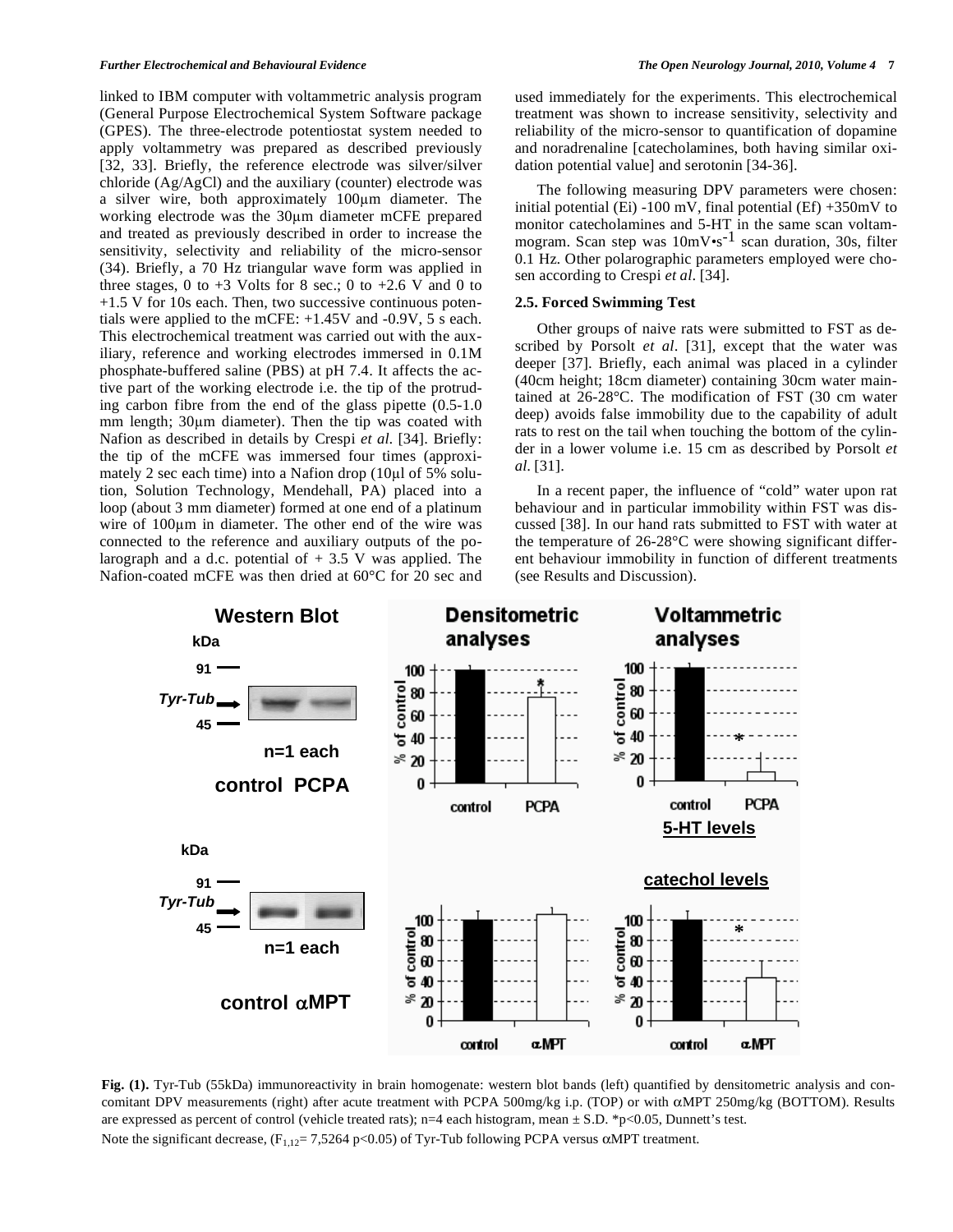After a pre-test session (day 1) of 15 min each rat was dried (under warm air current) and twenty-four hours later exposed again to FST during 5 min.

 Both saline and fluoxetine sub-chronic treatment was performed 23h, 5h and 1h prior to the FST as previously described [37, 39]. The behaviour was monitored during the first 5 min of the pre-test and the following day for all the five 5 min of the FST.

 A time-sampling method was used as described previously [37] in order to score several behaviours during a single viewing. This method has been selected as it has shown to be reliable and valid for detecting the effect of different antidepressant drugs. In particular, immobility and swimming were monitored in 5-sec period. Briefly, immobility was scored when the animal was making the minimum movements necessary to keep its head above water and stay afloat. Swimming was scored when the animal actively



**Fig. (2).** TOP LEFT: schematic representation of the carbon fibre microelectrode used in the present experiments.

TOP RIGHT: differential pulse voltammogram obtained *in vitro* with Nafion mCFE: dotted line shows signals obtained in phosphate buffer solution (PBS, pH 7.4), solid line shows Peak 1 at approximately 69mV and Peak 2 at approximately 230mV corresponding to the oxidation of catecholamines [dopamine or noradrenaline] and 5-HT, respectively (50nM in PBS).

**h**: height of the peak, measured in nanoAmperes (**nA**: Intensity of current). This perpendicular line also determined the exact potential value expressed in Volts (**V**) of each signal on the abscissa.

MIDDLE: differential pulse voltammogram obtained *in vitro* with Nafion mCFE within 200µl sample of the brain homogenate of a naïve (**A**) rat or a rat submitted to FST (**B**) (LEFT) and in six rats each group (RIGHT).

BOTTOM: In the same 200µl sample brain homogenate the Tyr-Tub (55 kDa) western blot immunoreactivity was performed (left) and quantified by densitometric analysis (right).

Results are expressed as percent of control (naive rats); n=6 each histogram, mean  $\pm$  S.D. \*\*p<0.01, Dunnett's test.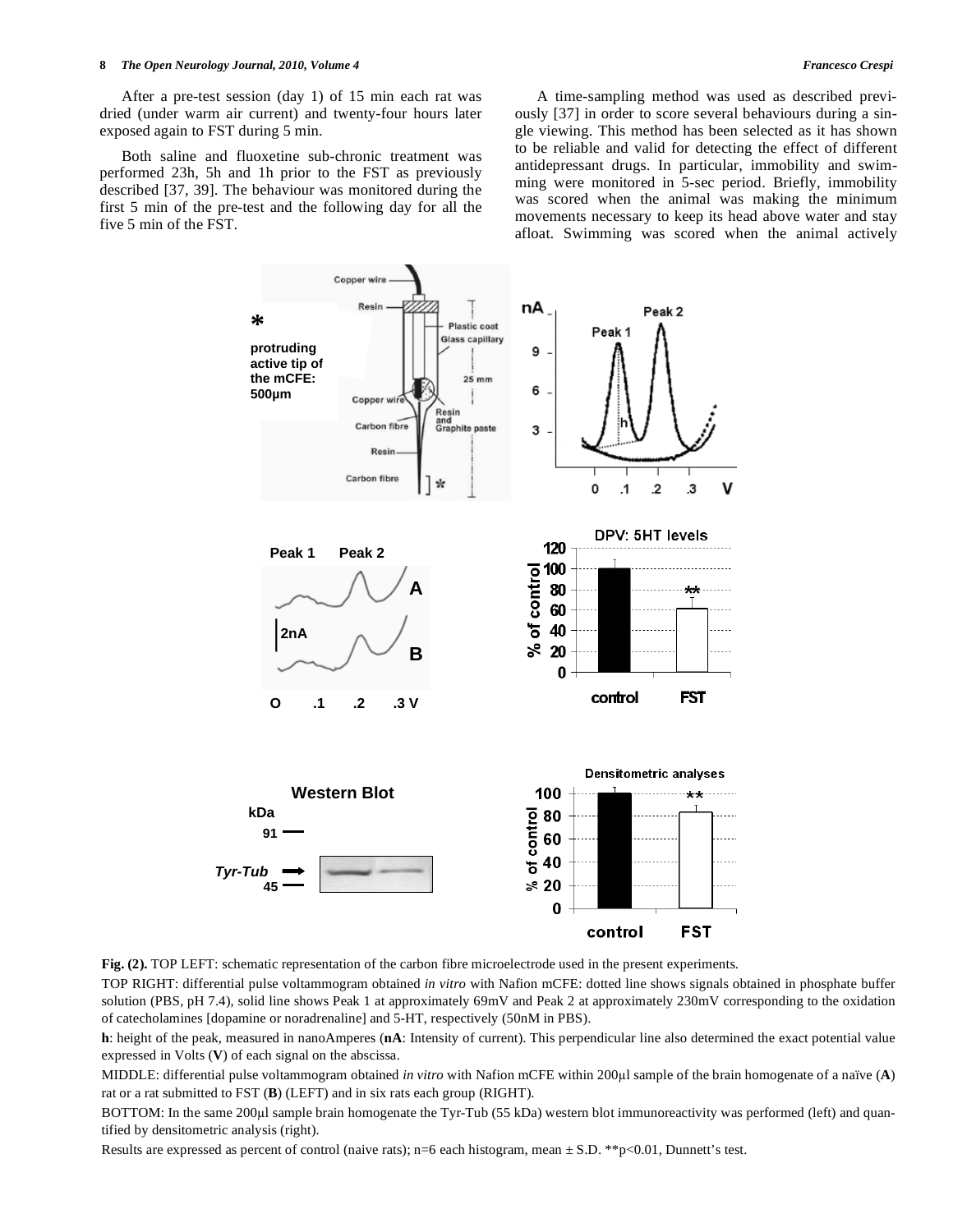swam around the tank, making movements greater than that necessary to stay afloat.

Three groups of animals  $(n=4 \text{ each group})$  were submitted to FST: untreated rats (naive, n=4) or rats pre-treated with vehicle (NaCl 0.9%) or fluoxetine as described above.

 Immediately after FST, each rat was sacrificed, the brain was removed and homogenised in lysis buffer so that ex vivo parallel experiments could be performed to monitor 5-HT levels and Tyr-Tub expression. Briefly, 5-HT levels were selectively measured within 200µl sample of brain homogenate using DPV associated with carbon fibre microelectrodes (mFE) coated with Nafion [34]. In the same brain homogenate assessed with DPV-mCFE the Tyr-Tub (55 kDa) western blot immunoreactivity was performed and quantified by densitometric analysis.

# **2.6. Drugs**

 PCPA, MPT, chloral hydrate**,** (Sigma St. Louis, MO, USA), fluoxetine (Tocris); Nafion (Aldrich).

# **2.7. Statistical Analysis**

 The data obtained from all the experiments were analyzed using analysis of variance (ANOVA) and the post-hoc test were conducted using Dunnett's test.

# **3. RESULTS**

# **3.1. Pharmacological Treatments**

- i) PCPA treatment resulted in a significant decrease of Tyr-Tub expression in the whole brain (approximately 75% of vehicle treated rats (NaCl  $0.9\%$  600 µl i.p., control rats) (Fig. **1** TOP).
- ii) In contrast, no significant changes were monitored in MPT treated rats (Fig. **1** BOTTOM).

 Concomitant DPV measurements in the same homogenate resulted in a large decrease to approximately 45% or 12% of control values of both the catecholaminergic (Peak 1) and the 5-HT (Peak 2) related signals, respectively (Fig. **1** right, see also Fig. **2** for technicality).

iii) Acute fluoxetine (20 mg/kg i.p.) resulted in a significant increase of both 5-HT levels and Tyr-tub expression in whole brain up to approximately 217±40% and 203±24%, respectively, of control rats treated with NaCl  $0.9\%$  (vehicle)  $600 \mu l$  i.p. (Fig. 3).

#### **3.2. Forced Swimming Test**

i) FST significantly increased immobility counts from  $19.8\pm1.5$  (untreated rats) or from  $16.8\pm1.0$  (vehicle treated rats) recorded in the pre-test day, up to  $31.4\pm3.9$  or to  $31.0\pm2.1$  gathered in day 1, respectively (mean ±SEM) (see Table **1**).

> In fluoxetine treated rats submitted to FST, immobility latency appeared to be increased (approximately 45s) while immobility counts were significantly decreased  $(22.8\pm 2.7, \text{ mean } \pm \text{SEM})$  when compared to untreated rats (31.4±3.9) or vehicle treated rats (31.0±2.1). Furthermore, fluoxetine treated rats showed higher swimming behaviour and active behaviour counts when compared to untreated or vehi-



**Fig. (3).** Effect of acute treatment with fluoxetine alone (20 mg/kg  **control Tyr-tub 5-HT**

i.p. n=4) or vehicle alone (NaCl 0.9% 2ml/kg i.p., n=4, control group) upon voltammetric 5-HT levels or Tyr-tub expression in rat whole brain. Both parameters were significantly increased:  $F_{1,8}=$ 8.202 p<0.05) and  $F_1 = 7.727$  p<0.05, respectively.

Data are expressed as % of control (vehicle), mean $\pm$  S.D.  $*$ p<0.05, Dunnett's test.

> cle treated rats. In contrast, climbing behaviour counts were similar in all animals tested (Table **1**).

- ii) Immediately after FST, rats were sacrificed. The brains were immediately removed and homogenised. Successive concomitant electrochemical [voltammetric] and western blot analyses were performed in the whole brain homogenate of rats submitted to FST and showed that:
- a) In vehicle treated rats 5-HT levels and Tyr-tub expression were both significantly decreased by FST to approximately  $69\pm11\%$  and  $87\pm4\%$  of corresponding levels monitored in naive control rats (Fig. **4**). These data are in accord with the results gathered from the previous groups of animals submitted to FST and then tested for Tyr-tub expression and 5-HT levels as described in Fig. (**2**) middle and bottom.
- b) In fluoxetine treated rats submitted to FST, 5-HT levels and Tyr-tub expression reached 120±16% and 103±5% of corresponding levels monitored in naive control rats, respectively. On the other hand, when compared to data gathered from vehicle treated rats submitted to FST and considered 100%, these differences were approximately 150% and 116%, respectively (Fig. **4**).
- c) in naive rats submitted to FST only, changes in 5-HT levels and Tyr-tub expression were very close to those monitored in vehicle + FST treated rats (Fig. **4**).

### **DISCUSSION**

 Earlier *in vitro* studies have indicated that long-term antidepressant SSRI treatment inhibits microtubule assembly *via* PKA pathway activation [12]. This suggests that increased 5-HT levels (due to chronic SSRI treatment) precede the inhibition of microtubule assembly and therefore the increase of its dynamic instability.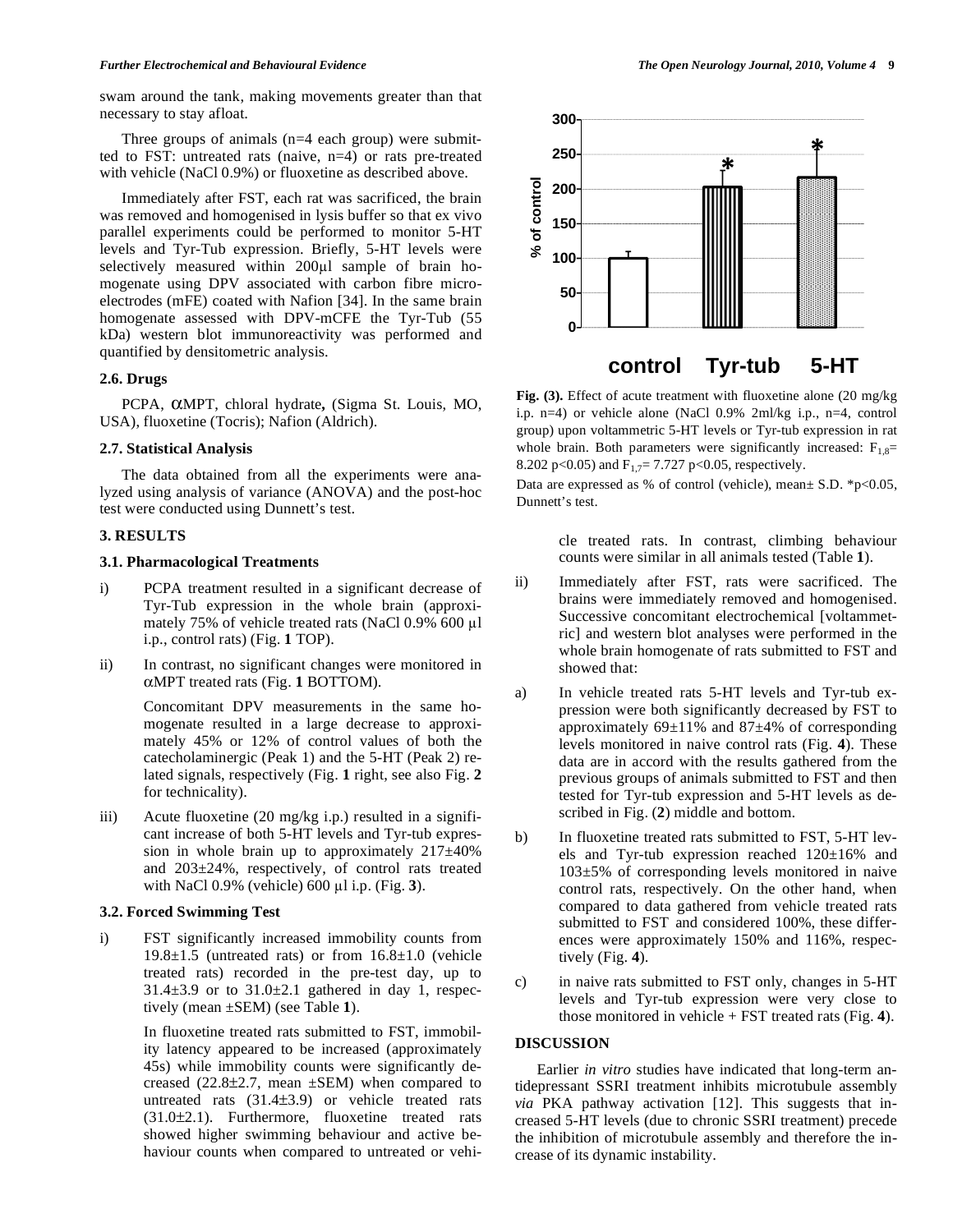| anı<br>к |  |
|----------|--|
|----------|--|

| <b>BEHAVIOUR</b>         | <b>Untreated Rats</b>  |                                                             | <b>ANOVA</b>                        |  |
|--------------------------|------------------------|-------------------------------------------------------------|-------------------------------------|--|
|                          | pre-test               | <b>FST</b>                                                  |                                     |  |
| immobility latency (sec) | $114 \pm 18$           | $67 \pm 11$                                                 | $F_{1,9} = 5.07$ p=0.0543           |  |
| immobility (counts)      | $19.8 \pm 1.5$         | $31.4 \pm 3.9*$                                             | $F_{1,9}$ = 7.47 p=0.0257           |  |
| swimming (counts)        | $21.8 \pm 2.5$         | $11.4 \pm 3.6*$                                             | $F_{1,9} = 5.38$ p=0.0489           |  |
| climbing (counts)        | $16.6 \pm 3.3$         | $17.2 \pm 3.7$                                              | $F_{1.9} = 0.01$ p=0.9082           |  |
| diving (counts)          | $1.8\pm0.8$            | $\mathbf{0}$                                                | $F_{1,9} = 5.06$ p=0.0546           |  |
| active (counts)          | $40.2 \pm 1.5$         | $28.6 \pm 3.9*$                                             | $F_{1,9}$ =7.47 p=0.0257            |  |
|                          | <b>Vehicle Rats</b>    |                                                             | <b>ANOVA</b>                        |  |
|                          | pre-test               | <b>FST</b>                                                  |                                     |  |
| immobility latency (sec) | $110 \pm 17$           | $65 \pm 8*$                                                 | $F_{1,9} = 5.95$ p=0.0405           |  |
| immobility (counts)      | $16.8 \pm 1$           | $31 \pm 2.1$ **                                             | $F_{1,9} = 34.52 p = 0.0004$        |  |
| swimming (counts)        | $19.4 \pm 3.7$         | $14.8 \pm 2$                                                | $F_{1.9} = 1.13$ p=0.3173           |  |
| climbing (counts)        | $21 \pm 2.9$           | $14.2 \pm 1.6$                                              | $F_{1.9} = 4.15$ p=0.076            |  |
| diving (counts)          | $2 \pm 1.2$            | $\Omega$                                                    | $F_{1.9} = 2.5$ p=0.1525            |  |
| active (counts)          | $42.4 \pm 1.6$         | $29 \pm 2.1$ **                                             | $F_{1,9} = 24.39$ p=0.0011          |  |
|                          | <b>FLUOXETINE Rats</b> |                                                             |                                     |  |
|                          | pre-test               | <b>FST</b>                                                  | <b>ANOVA</b>                        |  |
| immobility latency (sec) | $124 \pm 19$           | $112 \pm 19$                                                | $F_{1,9}=0,60$ p=0.4579             |  |
| immobility (counts)      | $17.6 \pm 1.9$         | $22.8 \pm 2.7$                                              | $F_{1.9} = 2.90 \text{ p} = 0.1266$ |  |
| swimming (counts)        | $19.2 \pm 5$           | $20.6 \pm 2.7$                                              | $F_{1.9} = 0.06$ p=0.7987           |  |
| climbing (counts)        | $22.6 \pm 3.2$         | $15 \pm 3.4$                                                | $F_{1.9} = 2.45$ p=0.156            |  |
| diving (counts)          | $1.8 \pm 1.2$          | $\boldsymbol{0}$                                            | $F_{1.9} = 2.25$ p=0.172            |  |
| active (counts)          | $43.6 \pm 3.3$         | $35.6 \pm 2.8$                                              | $F_{1.9} = 3.80$ p=0.0868           |  |
|                          |                        | POST-HOC= *p<0.05 **p<0.01 pre-test vs FST (Dunnett's Test) |                                     |  |

 Our curiosity was then to analyse the possibility that these two systems could be interrelated and that changes in central serotonin could drive cytoskeleton modifications. This hypothesis, firstly indicated in a presentation to the 15th *ECNP* Congress *Barcelona* - Spain, 5 - 9 October, *2002* [26] has been further tested *via* various analytical approaches:

# **1. Treatment with PCPA or -MPT**

 These are compounds that selectively deplete central 5- HT or catechols, respectively [40, 41]. The present data indicate that only depletion of central 5-HT by PCPA resulted in significant changes in Tyr-tub levels. PCPA could have an independent action upon the cytoskeleton. On the other hand these data may support a putative interaction between central 5-HT system and cytoskeleton dynamics while indicating absence of such interaction for what concerns the catecholaminergic system.

# **2. Acute Treatment with Fluoxetine (SSRI)**

 This was performed in order to influence the central serotonergic system and to verify putative subsequences on both 5-HT levels and Tyr-tub expression. This resulted in a significant increase of both 5-HT levels and Tyr-tub expression

in whole brain up to approximately 217% and 203% of saline treated rats, respectively.

 Up to date the 5-HT system is still one the major target of antidepressant SSRIs [17-21] thus the variation of 5-HT levels was to be expected.

 Additionally, it is known that fluoxetine is a lipophilic chemical that can be located in subcellular fragments prepared from brain tissue of fluoxetine-treated rats [42]. Therefore, fluoxetine may enter the cell and interact with monoamine oxidase (MAO), enzyme present in both neurons and glia and that metabolises the classical monoamine neurotransmitters [43]. Consequently, the therapeutic actions of fluoxetine may [also] involve an inhibition of such enzyme and in particular the form MAO-B, which would result in a greater amount of 5-HT available for release as indeed already reported [44]. Furthermore, *in vitro* and *in vivo* study have shown that doses of 20 mg/kg produced a more-than-20% decrease in MAO A activity and a 10–15% suppression of MAO B activity in the rat brain [45, 46].

 Clinical studies have also shown that fluoxetine and other SSRI antidepressants, used at low dosage are beneficial in psychiatric disorders because they increase the availability or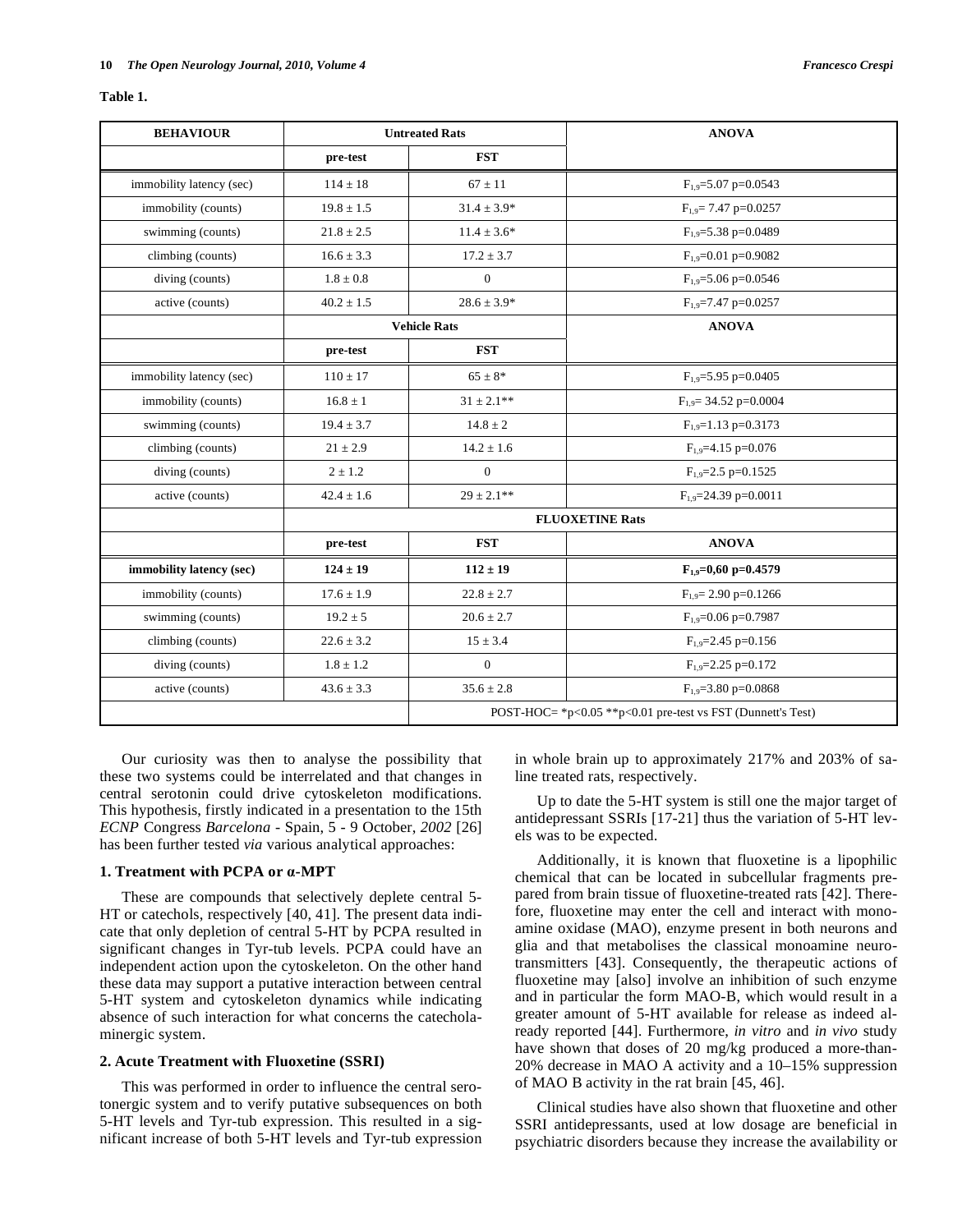potency of neuroactive GABAergic steroids [for reviews see 47-49]. It appears that their ability to increase brain steroid biosynthesis is occurring at doses [i.e. 5mg/kg in rats] devoid of significant action on brain 5-HT reuptake mechanisms [50, 51].



**Fig. (4).** TOP: 5-HT levels monitored by means of *ex vivo* DPV and BOTTOM: Tyr-Tub (55 kDa) western blot immunoreactivity recorded in brain homogenates of naive (unstressed) rats or rats submitted to FST,  $FST$  + vehicle treatment or  $FST$  + fluoxetine treatment, respectively.

Results are expressed as percent of control (naive rats); n=5 each histogram,

 $mean + S.D.$ 

Stats for 5-HT data:

ANOVA treatment effect: F3,20= 5.52504 p=0.0078

 \*p<0.05 Unstressed versus FST or FST+ vehicle (Fisher's LSD Test)

##p<0.01 FST versus FST+fluoxetine (Fisher's LSD Test)

 \$\$p<0.05 FST+ vehicle versus FST+fluoxetine (Fisher's LSD Test)

Stats for Tyr-Tub data:

ANOVA treatment effect F3,54= 4.87733 p=0.0047

 \*p<0.05 \*\*p<0.01 Unstressed versus FST or FST+vehicle (Fisher's LSD Test)

##p<0.01 FST versus FST+fluoxetine (Fisher's LSD Test)

 \$p<0.05 FST+vehicle versus FST+fluoxetine (Fisher's LSD Test)

\*p<0.05 Unstressed vs FST or FST+saline (Fisher's LSD Test)

##p<0.01 FST vs FST+fluoxetine (Fisher's LSD Test)

\$\$p<0.05 FST+saline vs FST+fluoxetine (Fisher's LSD Test)

 Therefore they are proposed as new class of pharmacological tools for the management of anxiety, related mood disorders, dysphoria, and impulsive aggression so called "selective brain steroidogenic stimulants" (SBSSs). The molecular mechanisms subserving the fluoxetine induced facilitation on neurosteroidogenesis remain to be investigated and defined in terms of structural chemical related specificity in activating brain steroidogenesis, which is a novel and intriguing branch of psychopharmacology.

 In our work, the dose of fluoxetine used is superior to the 5mg/kg and already proven to act on the changing of monoamine concentrations at the synapses *via* the selective inhibition of 5-HT reuptake. Nevertheless, these two components of fluoxetine central mechanism of action have to be considered when regarding its influence on cytoskeletal dynamics. It is definitely known that some neurosteroids have a direct action on cytoskeletal protein such as as the microtubule associated protein 2 (MAP2) that has an important role in neuronal morphogenesis stimulating for instance the extension of neurites [52].

 Indeed, results suggest that MAP2 expression may be necessary for both neurite extension and cessation of cell division as the specific suppression of MAP2 synthesis prevents the neuronal differentiation of embryonic carcinoma cells exposed to retinoic acid, as shown by the absence of neurites [53].

 On the other hand, the proposed modification of Tyr-tub is an original observation. It could be due to an SSRI direct action on the cytoskeleton and/or it could be successive to changes on central serotonin activity, opening to the hypothesis of an interrelationship between these two systems.

# **3. FST**

 Such postulation was also challenged in animals submitted to FST following vehicle or fluoxetine treatment as described by Porsolt *et al.* [31]. FST is an animal model of depression widely used to predict the efficacy of antidepressant drugs [31]. Successively *ex vivo* analysis of brain 5-HT levels and Tyr-tub expression were performed. These two latter measurements were also carried out in control naive rats.

 The pre-test session of the FST (15 min swimming, day 1) induces a state of behavioural despair that is thought to increase the duration of immobility during the 5 min swimming test session of day 2 (FST) [39]. Accordingly, here the rats submitted to FST did show a significant (p<0.05 Dunnett's test) increase of immobility up to approximately 158% of the values gathered in day 1 (pre-test day). In addition, during the FST, the fluoxetine treated rats displayed significantly lower immobility and higher swimming counts when compared to saline treated rats. Climbing counts were similar in both type of treatment (Table **1**). In the successive parallel *ex vivo* electrochemical and western blot studies in whole brain it was observed that:

- i) In saline treated rats 5-HT levels and Tyr-tub expression were both decreased to approximately 69% and 88% of corresponding levels monitored in naive control rats, respectively.
- ii) In fluoxetine treated rats 5-HT levels and Tyr-tub expression were both increased up to approximately 120% and 104% of corresponding levels monitored in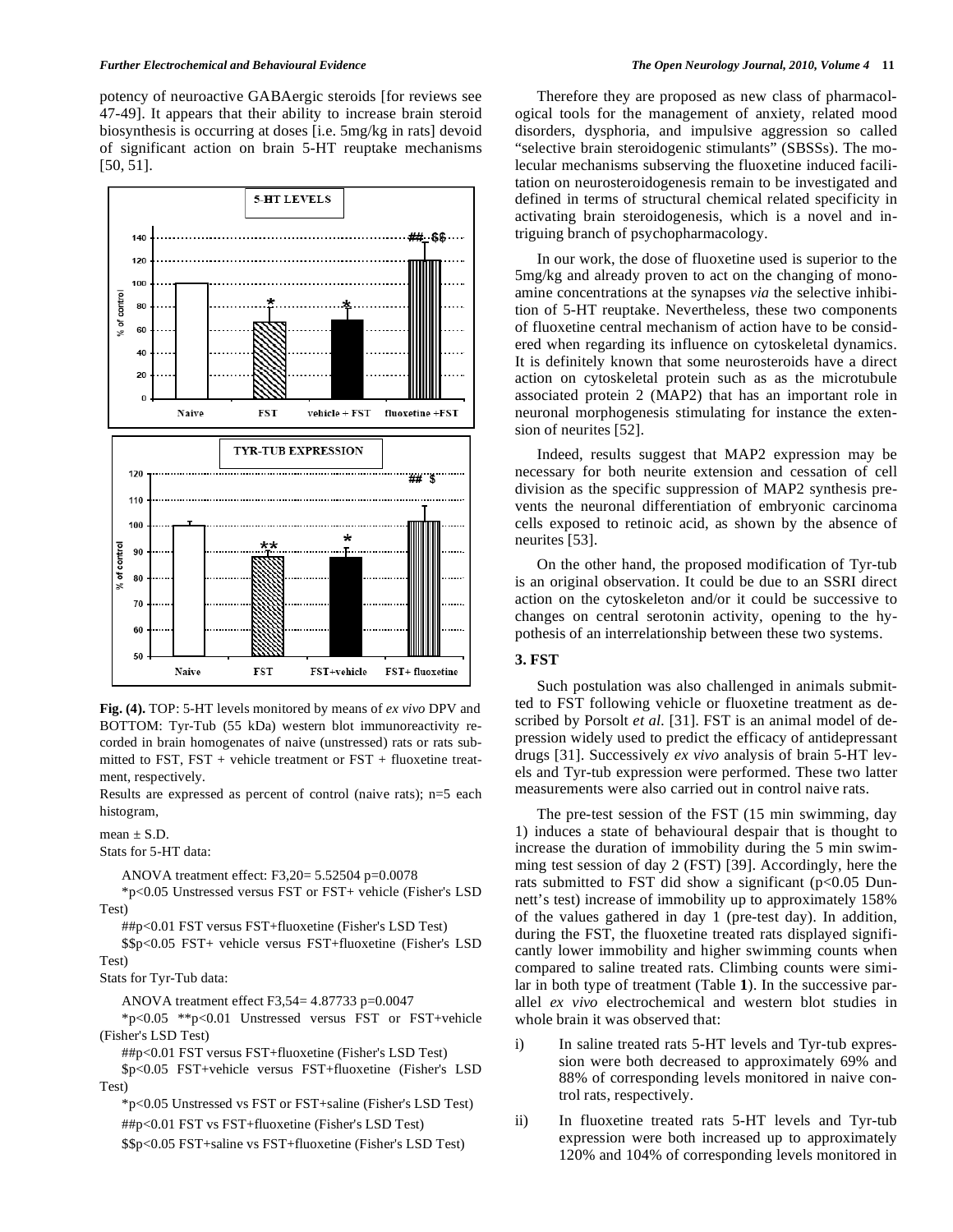#### **Table 2. Data Gathered in Three Groups of Rats:**

- **1) Naïve control rats (n=5) that were not submitted to FST neither injected.**
- **2) Untreated rats (n=5) that were submitted to FST.**
- **3) Vehicle + FST rats (n=5) that were submitted to FST after sub-chronic treatment with saline (600ml i.p.) as described in Methods.**

| Tyr-tub | <b>Naïve unstressed</b> | <b>FST</b> | Vehicle +FST        |
|---------|-------------------------|------------|---------------------|
| mean    | 100                     | $88.2*$    | $87.7*$             |
| sem     | 1.8                     | 2.5        | 4.2                 |
| $5-HT$  | <b>Naïve unstressed</b> | <b>FST</b> | <b>Vehicle +FST</b> |
| mean    | 100                     | $66.7*$    | $67.9*$             |
| sem     | $\sqrt{2}$              | 12.9       | 10.7                |

Data are expressed as mean±sem; \*p<0.05: naïve unstressed versus FST or vehicle + FST ((Fisher's LSD Test).

naive control rats, respectively. On the other hand, when compared to data gathered from vehicle treated rats, these differences were approximately 150% and 120%, respectively.

 In addition, naive rats were submitted to FST in order to analyse the putative influence of systemic injection of vehicle (NaCl  $0.9\%$ ,  $600\mu l$  i.p.) upon the parameter measured. The data gathered within the naive rats were very similar to those observed in vehicle treated rats (see Table **2**). Thus, injection of vehicle did not alter significantly the effect of FST upon 5-HT levels and Tyr-tub expression. Therefore, this data indicate that the reduction of 5HT levels and Tyrtub expression following FST is not altered significantly by the manipulation of the animal when submitted to i.p. treatment, thus supporting both these reductions as directly related to the FST and independent from the putative stressful manipulation of the animal due to the systemic injection.

 These original parallel electrochemical and western blot results further support such combined methodology as useful concomitant analytical approach indicating that in rats submitted to FST a reduced neuronal plasticity can be detected together with coupled decreased activity of central serotonergic system. They are in agreement for instance and therefore corroborate with separate experiments showing i) the neuronal plasticity failure [13-15] and ii) the reduced central 5-HT levels in condition of depression [17].

 All these data support a strict relationship between 5-HT and cytoskeleton as the two systems are modified in a parallel way in all the different types of treatments. Again, the pharmacological or behavioural induced changes of serotonergic levels were expected as already reported in the literature, while the original observation that FST modifies Tyrtub expression may lead to the hypothesis of a primary influence of the central 5-HT system upon the cytoskeleton condition. It has been shown that different acute stressful conditions [i.e. 5-min forced swim in cold water] result in hyperphosphorylation of microtubule-associated proteins such as TAU [54] and that neuronal TAU hyperphosphorylation decreases microtubule dynamics resulting in neuronal plasticity impairment [55].

 On the other hand, fluoxetine was reported to have the ability to reverse stress-induced changes [56, 57] and that fluoxetine increases the phosphorylation of MAP-2 [58] that is amongst neuronal microtubule-associated proteins (MAPs) an abundant group of cytoskeletal components. This activity promotes microtubule dynamics [59] resulting in more Tyr-Tub expression [5, 26]. In the literature this type of studies is generally performed in the hippocampus, the evidence in our work that such effect of fluoxetine is detected in the whole brain may indicate a general activity over the CNS of such compound.

 In conclusion, the present work supports the preliminary hypothesis about a direct serotonin and neuronal plasticity relationship [26] as it proposes that changes in central 5-HT levels obtained either within a behavioural test resulting in stress and/or depression states (FST) or *via* selective pharmacological treatments (i.e. PCPA, fluoxetine treatment) have direct influence upon the microtubular network resulting in modified activity of the neuronal plasticity.

 In particular, the original hypothesis that the decreased 5- HT levels observed in depression [17] may be selectively correlated to a reduced dynamic instability of the microtubular network could be formulated.

 Finally, the direct relationship observed between 5-HT and the microtubular network can be proposed as a mechanism involved in the control of mood which may be an innovative target for alternative therapeutic approaches to treat depression.

# **ACKNOWLEDGEMENTS**

 For technical support to Dr. E. Vecchiato and Dr. C. Lazzarini.

#### **REFERENCES**

- [1] Meninger V, Binet S. Characteristics of microtubules at the different stages of neuronal differentiation and maturation. Int Rev Cytol 1989; 114: 21-79.
- [2] Luduena R. Multiple forms of tubulin: different gene products and covalent modifications. Int Rev Cytol 1998; 178: 207-75.
- [3] Gundersen GG, Khawaja S, Bulinski JC. Postpolymerization detyrosination of  $\alpha$ -tubulin: a mechanism for subcellular differentiation of microtubules. J Cell Biol 1987; 105: 251-64.
- [4] Contin MA, Sironi JJ, Barra HS, Arce CA. Association of tubulin carboxypeptidase with microtubules in living cells. Biochem J 1999; 339: 463-71.
- [5] Contin MA, Arce CA. Tubulin carboxypeptidase/microtubules association can be detected in the distal region of neuronal processes. Neurochem Res 2000; 25(1): 27-36.
- [6] Farina V, Tapparo A, Zedda M, Gadau S, Lepore G. Aluminum promotes neuronal plasticity events in a mouse neuroblastoma cell line. Neurosci Lett 2001; 312: 5-8.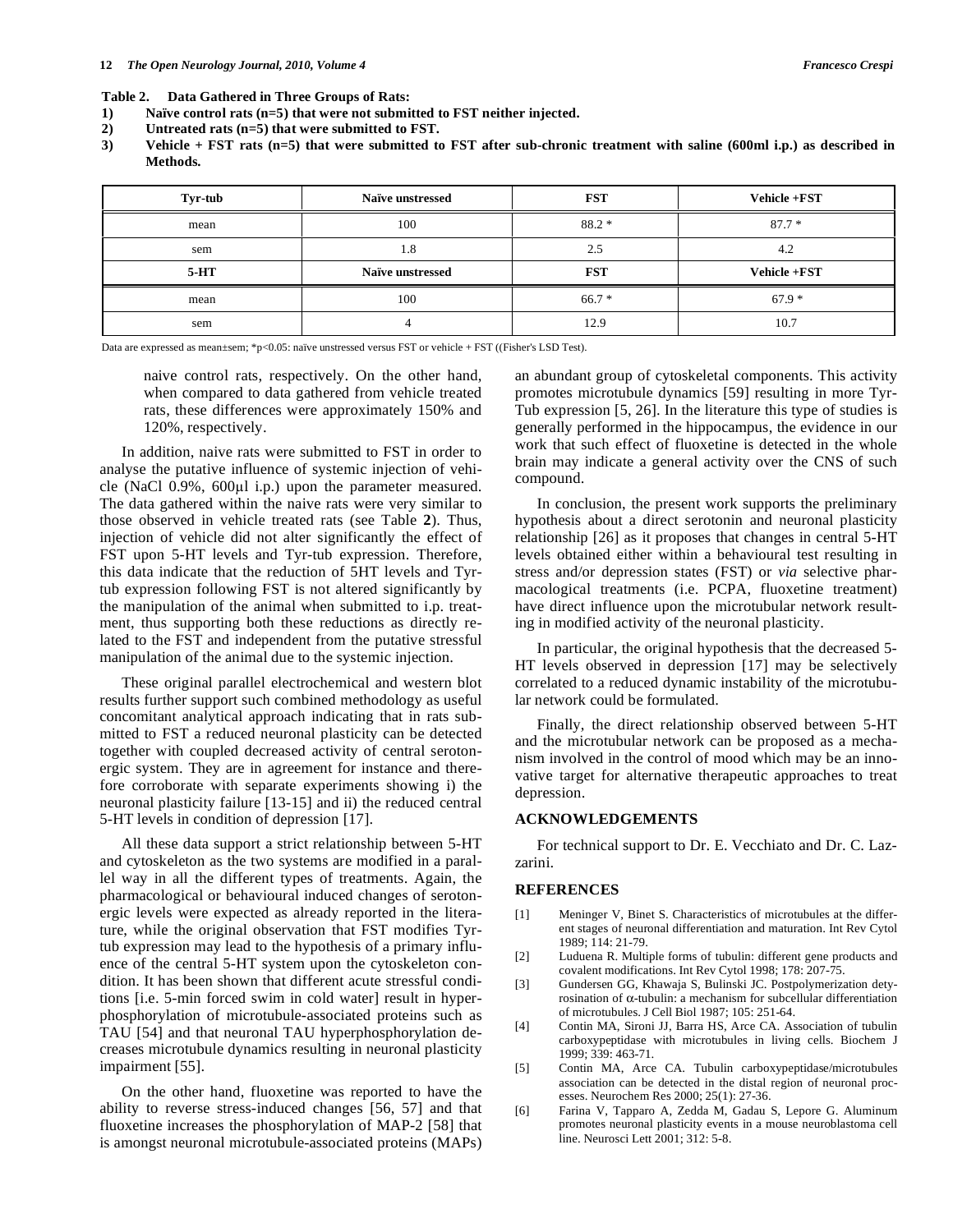- [7] Cumming R, Burgoyne RD, Lytton NA. Immunocytochemical demonstration of  $\alpha$ -tubulin modification in the cerebellar cortex. J Cell Biol 1984; 98: 347-51.
- [8] Farina V, Zedda M, Marongiu P, De Riu PL. Tubulin isoforms are differently expressed in developging and mature neurons: a study on cerebral cortex of newborn and adult rats. Eur J Histochem 1999; 43: 285-91.
- [9] De Riu PL, Bianchi M, Zedda M, Marongiu P, Farina V. Brain plasticity in mirror focus: a study on tubulin expression. Proc.  $5<sup>th</sup>$ IDNA Conference. Cagliari, Italy, 1998.
- [10] Friston KJ. The disconnection hypothesis. Schizophr Res 1998; 30: 115-25.
- [11] Lauder JM. Ontogeny of the serotonergic system in the rat: serotonin as s developmental signal. Ann NY Acad Sci 1990; 600: 297- 310.
- [12] Popoli M, Brunello N, Perez J, Racagni G. Second messengerregulated protein kinases in the brain: their functional role and the action of antidepressant drugs. J Neurochem 2000; 74: 21-33.
- [13] Duman SR, Malberg J, Nagakawa S, D'Sa C. Neuronal plasticity and survival in mood disorder. Biol Psychcol 2000; 48: 732-9.
- [14] Duman RS. Depression: a case of neuronal life and death? Biol Psychiatry 2004; 56(3): 140-5.
- [15] Duman RS. Role of neurotrophic factors in the etiologyand treatment of mood disorders. Neuro Mol Med 2004; 5: 11-25.
- [16] Dranovsky A, Hen R. Hippocampal Neurogenesis: Regulation by Stress and Antidepressants Biol Psychiatry 2006; 59(12): 1136-43.
- [17] Blier P, de Montigny C. Current advances in trends in the treatment of depression. Trends Pharmacol Sci 1994; 15: 220-6.
- [18] Den Boer JA, Bosker FJ, Slaap BR. Serotonergic drugs in the treatment of depressive and anxiety disorders. Human Psychopharmacology. Clin Exp 2000; 15: 315-36.
- [19] Morishita S, Arita S. Differential effects of fluvoxamine, paroxetine and milnacipran for depression, especially with regard to age. Hum Psychopharmacol Clin Exp 2004; 19: 405-8.
- [20] Berlanga C, Flores-Ramos M. Different gender response to serononergic and noradrenergic antidepressants: a comparative study of the efficacy of citalopram and reboxetine. J Affect Disord 2006; 95, 119-123.
- [21] Morishita S, Kinoshita T. Predictors of response to sertraline in patients with major depression Hum Psychopharmacol Clin Exp 2008; 23: 647-51.
- [22] Nguyen PV, Woo NH. Regulation of hippocampal synaptic plasticity by cyclic AMP-dependent protein kinases. Prog Neurobiol 2003; 71: 401-37.
- [23] Feil R, Hofmann F, Kleppisch T. Function of cGMP-dependent protein kinases in the nervous system. Rev Neurosci 2005; 16: 23- 41.
- [24] Pandey GN, Dwivedi Y. Focus on protein kinase A and protein Kinase C critical components of signal transduction system, in mood disorders and suicide. Int J Neuropsychopharmacol 2005; 8: 1-4.
- [25] Miyamoto S, Asakura M, Sasuga Y, *et al.* Effects of long-term treatment wiyh desipramine on microtubule proteins in rat cerebral cortex. Eur J Pharmacol 1997; 333; 279-87.
- [26] Crespi F. Serotonin and neuronal plasticity relationship: a new mechanism involved in depression? Eur Neuropsychopharmacol 2002; 12: 191.
- [27] Pol O, Campmany L, Armario A. Inhibition of catecholamine synthesis with  $\alpha$ -methyl-*p*-tyrosine apparently increases brain serotonergic activity in the rat: no influence of previous chronic immobilization stress. Pharmacol Biochem Behav 1995; 52: 107-12.
- [28] Moresco RM, Loc'h C, Ottaviani M, *et al*. Effects of dopamine on the *in vivo* binding of dopamine  $D_2$  receptor radioligands in rat striatum. Nucl Med Biol 1999; 26: 91-8.
- [29] Dewar KM, Grondin L, Carli M, Lima L, Reader TA. [3H] paroxetine binding and serotonin content of rat cortical areas, hippocampus, neostriatum, ventral mesencephalic tegmentum, and midbrain raphe nuclei region following p-chlorophenylalanine and p-chloroamphetamine treatment. J Neurochem 1992; 58(1): 250-7.
- [30] Koe BK, Weissmann A. Para-chlorophenylalanine: a specific depletor of brain serotonin. J Pharmacol Exp Ther 1966; 154: 499- 516.
- [31] Porsolt R, Le Pichon M, Jalfre M. Depression: a new animal model sensitive to anti-depressant treatments. Nature 1977; 266: 730-2.
- [32] Stamford J, Crespi F, Marsden CA. *In vivo* voltammetric methods for monitoring monoamine release and metabolism. In: Practical

approach series monitoring neuronal activity. Oxford, UK: Irl Press 1992; pp.113-45.

- [33] Crespi F. *In vivo* voltammetry with micro-biosensors for analysis of neurotransmitter release and metabolism. J Neurosci Methods 1990; 34: 53-65.
- [34] Crespi F, Martin KF, Marsden CA. Nafion coated carbon fibre electrodes combined with differential pulse voltammetry measure 5-HT release *in vivo*. Neuroscience 1988; 27: 885-96.
- [35] Martin K, Marsden CA, Crespi F. *In vivo* electrochemistry with carbon fibre electrodes: principles and application to neuropharmacology.Trends Anal Chem 1988; 7: 334-9.
- [36] Congestri F, Formenti F, Sonntag V, Crespi F*.* The selective D3 receptor antagonist SB-277011-A potentiates the effect of cocaine on extracellular dopamine in the nucleus accumbens: a dual coreshell voltammetry study in anesthetized rats. Sensors 2008; 8: 6936-51.
- [37] Detke MJ, Rickels M, Lucki I. Active behaviors in the rat forced swimming test differentially produced by serotonergic and noradrenergic antidepressants. Psycopharmacology 1995; 121: 66- 72.
- [38] Taltavull JF, Chefer VI, Shippenberg TS, Kiyatkin EA. Severe brain hypothermia as a factor underlying behavioural immobility during cold water forced swim. Brain Res 2003; 975: 244-7.
- [39] Detke MJ, Lucki I. Detection of serotonergic and noradrenergic antidepressants in the rat forced swimming test: the effect of water depth. Brain Res 1996; 73: 43-6.
- [40] DourishCT, Hutson PH, Curzon G. Para-chlorophenylalanine prevents feeding induced by the serotonin agonist 8-hydroxy-2-(di- *n* propylamino) tetralin (8-OH-DPAT). Psychopharmacology 1986; 89: 467-71.
- [41] Smith AD, Justice JB. The effect of inhibition of synthesis, release, metabolism and uptake on the microdialysis extraction fraction of dopamine. J Neurosci Methods 1994; 54: 75-82.
- [42] Caccia S, Buczko W, DeGaetano G, Garattini S. Influence of dose and route of administration of fluoxetine and its metabolite norfluoxetine in the rat. Psychopharmacology 1990; 100: 509-14.
- [43] Westlund KN, Denney RM, Kochersperger LM, Rose RM. Distinct monoamine oxidase-A and-B populations in primate brain. Science 1985; 230: 181-3.
- [44] Leonardi ETK, Azmitia EC. MDMA (Ecstasy) Inhibition of MAO Type A and Type B: comparisons with fenfluramine and fluoxetine (prozac). Neuropsychopharmacology 1994; 10: 231-8.
- [45] Mukherjee J,Yang ZY. Evaluation of monoamine oxidase B inhibition by fluoxetine (Prozac): an *in vitro* and *in vivo* study. Eur J Pharmacol 1997; 337(1): 111-4.
- [46] Mukherjee J,Yang ZY. Monoamine oxidase A inhibition by fluoxetine: an *in vitro* and *in vivo* study. Synapse 1999; 31(4): 285- 9.
- [47] Dubrovsky BO. Steroids, neuroactive steroids and neurosteroids in psychopathology. Prog Neuropsychopharmacol Biol Psychiatry 2005; 29: 169-92.
- [48] Barbaccia ML. Neurosteroidogenesis: relevance to neurosteroid actions in brain and modulation by psychotropic drugs. Crit Rev Neurobiol 2004; 16: 67-74.
- [49] Van Broekhoven F, Verkes RJ. Neurosteroids in depression: a review. Psychopharmacology 2003; 165: 97-110.
- [50] Pinna G, Costa E, Guidotti A. Fluoxetine and norfluoxetine stereospecifically and selectively increase brain neurosteroid content at doses that are inactive on 5-HT reuptake. Psychopharmacology 2006; 186: 362-72.
- [51] Goren MZ, Kucukibrahimoglu E, Berkman K, Terzioglu B. Fluoxetine partly exerts its actions through GABA: a neurochemical evidence. Neurochem Res 2007; 32: 1559-65.
- [52] Fontaine-Lenoir V, Chambraud B, Fellous A, *et al*. Microtubuleassociated protein 2 (MAP2) is a neurosteroid receptor. Proc Natl Acad Sci USA 2006; 13(12): 4711-6.
- [53] Dinsmore JH, Solomon F. Inhibition of MAP2 expression affects both morphological and cell division phenotypes of neuronal differentiation. Cell 1991; 64: 817-26.
- [54] Okawa Y, Ishiguro K, Fujita SC. Stress-induced hyperphosphorylation of TAU in the mouse brain. FEBS Lett 2003; 535(1-3): 183-9.
- [55] Arendt T, Stieler J, Strijkstra AM, *et al*. Reversible paired helical filament-like phosphorylation of TAU is an adaptive process associated with neuronal plasticity in hibernating animals. J Neurosci 2003: 23: 6972-81.